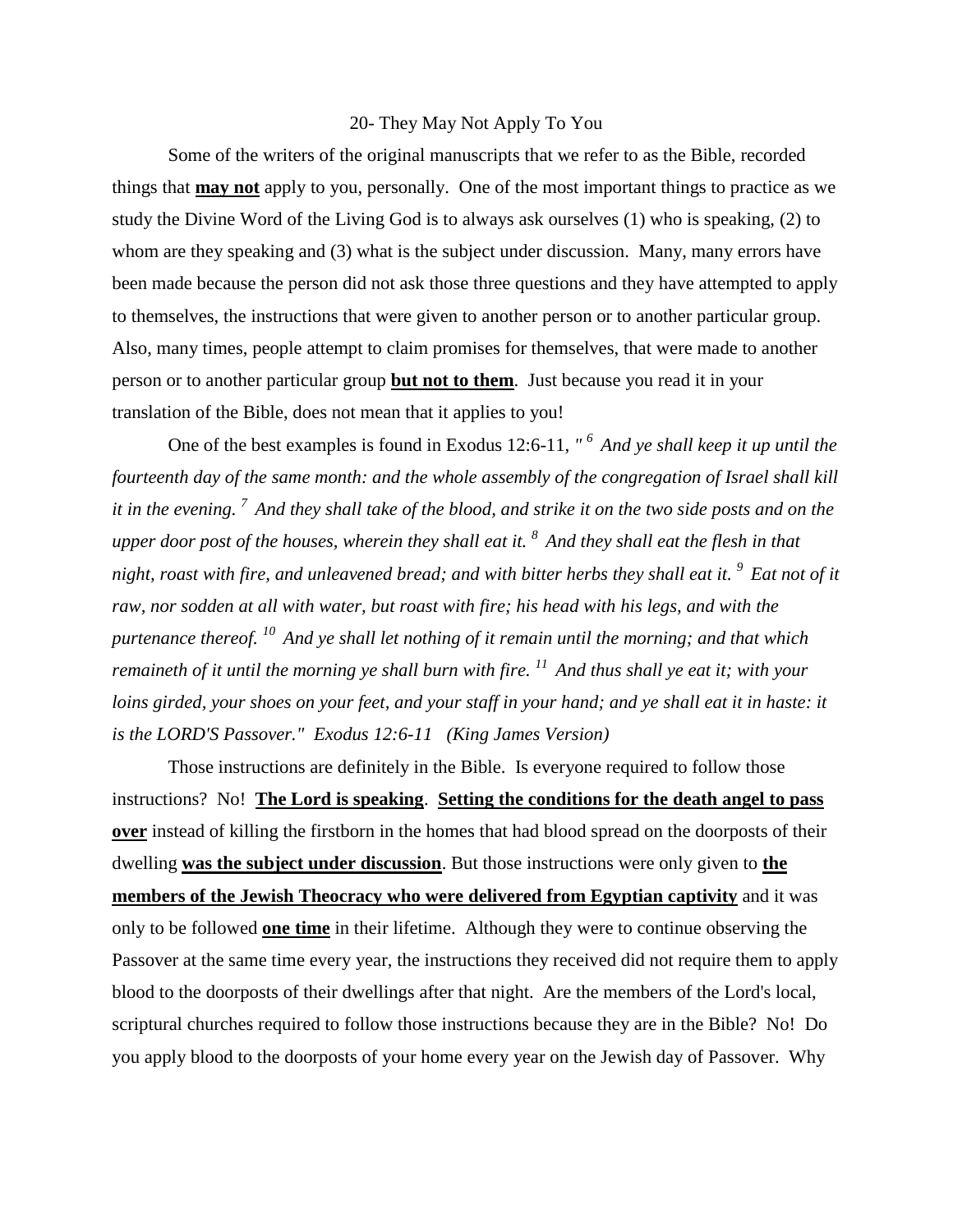not? Because those instructions do not apply to you unless you would have been a member of the Jewish Theocracy, even though they are definitely in the Bible.

Another example is the Lord's instructions in Genesis 17:10-11, *" <sup>10</sup>This is my covenant, which ye shall keep, between me and you and thy seed after thee; Every man child among you shall be circumcised. <sup>11</sup>And ye shall circumcise the flesh of your foreskin; and it shall be a token of the covenant betwixt me and you." Genesis 17:10-11 (King James Version)* 

Those instructions are definitely in the Bible. Is everyone required to follow those instructions? No! The Lord is speaking. Setting the conditions for a covenant is the subject under discussion. But the person the Lord was speaking to was Abraham and He was setting one of the conditions for a covenant between Himself and the descendants who made up the nation of Israel, the Jewish Theocracy.

Be careful. Some of our "scholars", in their notes, comments or sermons, sometime mention instructions or promises that were given to one group and they have applied them to a group who were never given those instructions or promises. Therefore, one of the most important things to practice as we study our translations of the Divine Word of God is to always ask ourselves (1) who is speaking, (2) to whom are they speaking and (3) what is the subject under discussion.

*" <sup>15</sup>"If a brother sins against you, go to him privately and confront him with his fault. If he listens and confesses it, you have won back a brother. <sup>16</sup>But if not, then take one or two others with you and go back to him again, proving everything you say by these witnesses. <sup>17</sup>If he still refuses to listen, then take your case to the church, and if the church's verdict favors you, but he won't accept it, then the church should excommunicate him. <sup>18</sup>And I tell you this whatever you bind on earth is bound in Heaven, and whatever you free on earth will be freed in Heaven. <sup>19</sup>"I also tell you this—if two of you agree down here on earth concerning anything you ask for, my Father in Heaven will do it for you. <sup>20</sup>For where two or three gather together because they are mine, I will be right there among them." Matthew 18:15-20 (The Living Bible)*

An example of how the Bible uses the word "church" in an **institutional** sense is how we use the word *"school"*. We both attended *"school"*. But most of us attended and were a member of a different local *"school"*. Yes, we both attended *"school"*. When we say that we attended *"school"*, we do not mean that we attended the same school nor do we mean that we attended a "*universal school*". We are using the word *"school"* in an **institutional** sense to refer to a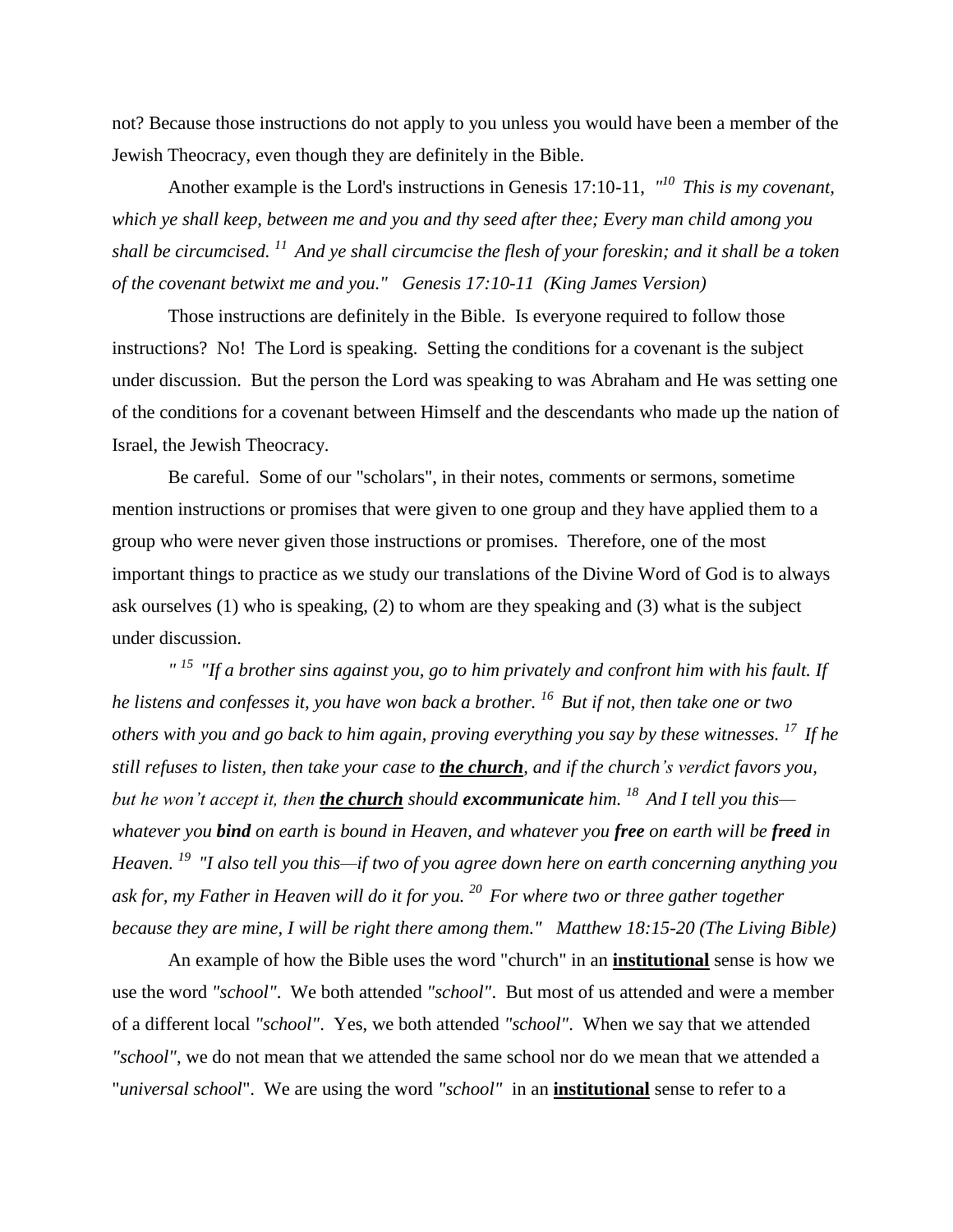**composite** of **all** the local, visible schools combined. That is, **when we say we both attended**  *"school",* **we mean that both of us were members of a composite of local visible schools that we simply refer to as** *"school"***.** We can agree that there have been people on this earth who have never applied for membership in and received acceptance in a local school. Does that mean that those who have **not** applied for membership in and received acceptance in a local school somewhere, are still automatically members of a "*universal school*"? **NO!** And yet, people are told today that even though a saved person has never applied for membership in and received acceptance in a local, scriptural church, they are still automatically members of a "universal church".And not one of the scriptures in the list they provide teaches that doctrine. We know! We took the time to study each one of them and not one teaches that doctrine. YOU ARE FREE TO DO THE SAME! But when you do check them out, please ask those three questions. Some of the scriptures speak of a local, visible church and some speak of the composite of all of the local, scriptural churches combined, but not one of them speak of a "universal church". It is almost as if the authors thought that we would not check them! If you would like to read them, we included them in a paper on our website, [http://www.bayourouge.net](http://www.bayourouge.net/) in the paper titled, "IS THERE A UNIVERSAL CHURCH?"

We suppose that many people **will not** go to the trouble to check out what they are told the scriptures are teaching. After all, they hold those people who offered that list of scriptures in such high regard because of their background and their position. This is beginning to remind us of Hans Christian Anderson's story about the Emperor's new clothes. Of course, we admit that the story of the Emperor's new clothes is only applicable **if** we find that there are no scriptures in the Bible that teach that there is a *"universal church".* If you are not familiar with the story of the Emperor's new clothes, you can find it on the internet.

Therefore, we need to ask, "was the authority to bind or loosen given to an individual or was the authority to bind or loosen given the institution of the church" that is, to a **composite** of **all** the local, scriptural churches combined? We also need to question, what group do the members of a local, scriptural church have the authority to bind someone into? We need to question, from what group do the members of a local, scriptural church have the authority to loosen someone. Do the members of a local, scriptural church have the authority to **bind** someone into the Lamb's Book of Life which lists the names of the saved, that is members of the Family of God? **NO!** That would mean that the members of a local, scriptural church have the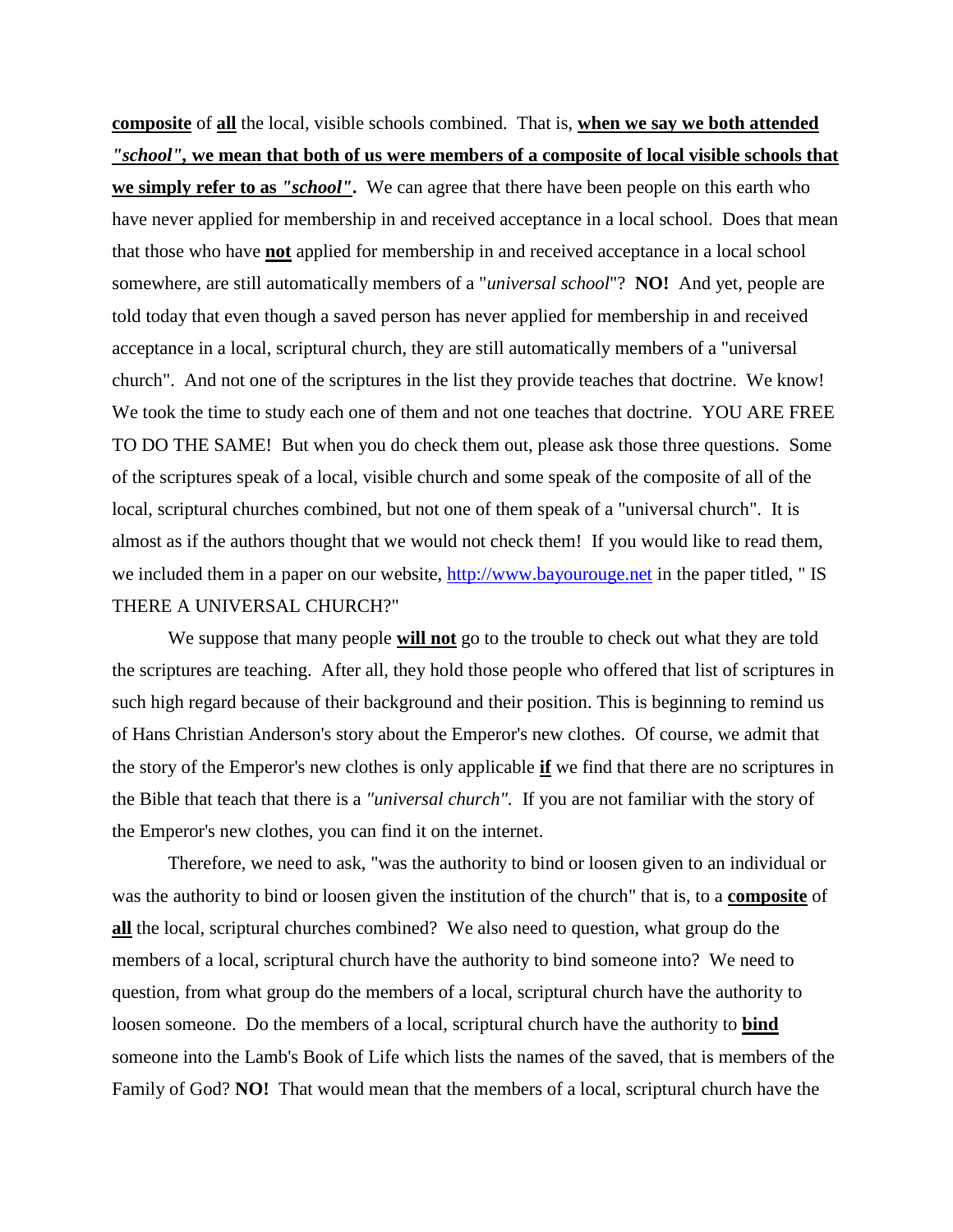authority to **bind** someone into salvation so that they become a child of God. The Bible does not teach such a thing. The Bible teaches that a person's salvation is obtained by asking forgiveness of their sin debt and asking that the sacrifice of Jesus Christ pay for their sin debt.

Do the members of a local, scriptural church have the authority to **loosen** someone from the Lamb's Book of Life which lists the members of the Family of God who will, one day be living in their heavenly, glorified bodies on the New Earth *(Revelation chapters 21 & 22)*? **NO!** That would mean that the members of a local, scriptural church have the authority to **loosen** someone from salvation so that they are no longer a child of God. The Bible does not teach such a thing.

If those who teach such a thing had searched the scriptures daily to see if the things they, themselves had been taught were so, they would have questioned what Christ meant when He gave His local, scriptural churches **the authority to forgive sins**. *" <sup>19</sup>It was the evening of the first day of the week, and the doors of the house where the disciples had met were locked because they were afraid of the Jews. Jesus came and stood among them. He said to them, "Peace be with you". <sup>20</sup>After saying this, he showed them his hands and his side, and when they saw the Lord the disciples were overjoyed. <sup>21</sup>Jesus said to them again, "Peace be with you. Just as the Father has sent me, so I am sending you." <sup>22</sup>When he had said this, he breathed on them and said to them, "Receive Holy Spirit Power* (There is no definite article in the Greek text)*. <sup>23</sup>If you forgive people's sins, they are forgiven. If you retain people's sins, they are retained." John 20:19-23 (International Standard Version)* If you want to know more about the power of the Holy Spirit and the lack of a Greek definite article, we invite you to read the paper "THE POWER OF THE SEVENFOLD SPIRIT OF GOD" our website, [http://www.bayourouge.net.](http://www.bayourouge.net/)

As we shared earlier, one of the most important things to practice as we study the Divine Word of God is to always ask ourselves (1) who is speaking, (2) to whom are they speaking and (3) what is the subject under discussion. Many, many errors have been made because the person did not ask those three questions and because of that they have applied the instructions that were given to a particular group to themselves also. Also, many times people attempt to claim for themselves, promises that were made only to a particular group even though they are not a member of that particular group.

If they would have asked those three questions, they would have ascertained that in John 20:19-23 printed above, (1) Christ was speaking. They would have ascertained that (2) Christ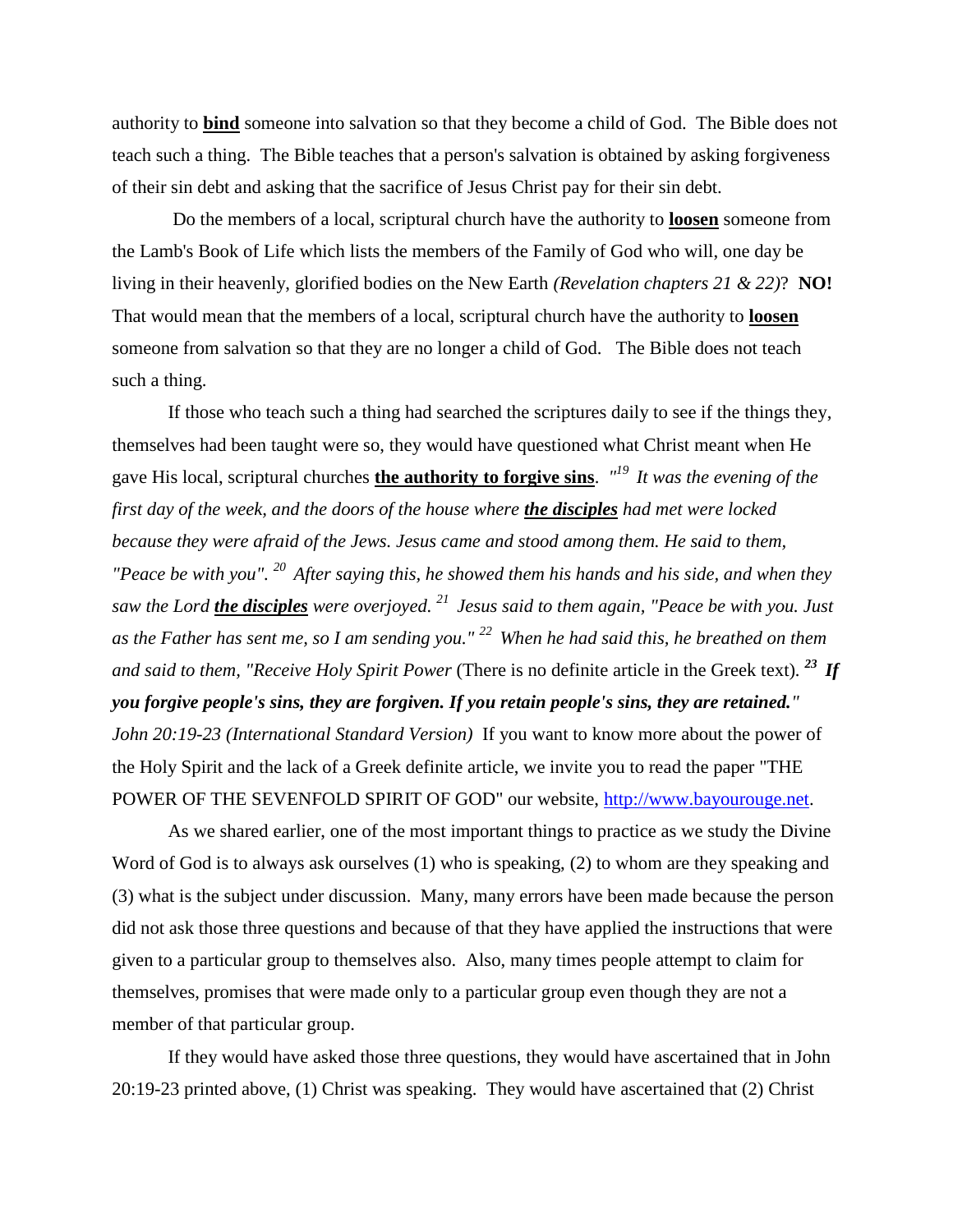was speaking to **His** disciples (John 20:19-23, printed above), the first members of the local, New Testament church in Jerusalem. **Christ was not speaking to the disciples of John the Baptist who had remained with John the Baptist** while Jesus Christ was establishing the institution of His local, scriptural churches. And they would have ascertained that (3) the subject under discussion was the **authority** and **responsibility** that Christ was giving **His** local. scriptural churches to practice church discipline if one of their members is practicing open, unrepentant sins. What sins do the **members** of a local, New Testament church have the authority to forgive? Please note that the authority was given to the **members** as a unit and not to the pastor or any other leader of the church in Jerusalem. What sins do the members of a local, New Testament church have the authority to retain? The **members** of a local New Testament church have been given the authority to forgive **a wayward member** if that member has repented and wants God's chastisement of their material body to cease. Also, the **members** of a local New Testament church have been given the authority to retain (not forgive) the sins of **a wayward member** if that member will not repent. "*<sup>1</sup>It is reported commonly that there is fornication among you, and such fornication as is not so much as named among the Gentiles, that one should have his father's wife. <sup>2</sup>And ye are puffed up, and have not rather mourned, that he that hath done this deed might be taken away from among you. <sup>3</sup>For I verily, as absent in body, but present in spirit, have judged already, as though I were present, concerning him that hath so done this deed, <sup>4</sup>In the name* (by the authority*) of our Lord Jesus Christ, when ye are gathered together, and my spirit, with the power of our Lord Jesus Christ, <sup>5</sup>To deliver such an one unto Satan for the destruction of the flesh, that the spirit may be saved in the day of the Lord Jesus. <sup>6</sup>Your glorying is not good. Know ye not that a little leaven leaveneth the whole lump?" 1 Corinthians 5:1-6 (King James Version)* 

After the man repented and wanted to be restored back into the membership of the local church in Corinth, Paul wrote in a second letter, *" <sup>5</sup>If anyone has caused pain, he has caused pain not so much to me but to some degree—not to exaggerate—to all of you. <sup>6</sup>The punishment*  ⌊*inflicted*⌋ *by the majority is sufficient for that person. <sup>7</sup>As a result, you should instead forgive and comfort him. Otherwise, this one may be overwhelmed by excessive grief. <sup>8</sup>Therefore I urge you to reaffirm your love to him.* <sup>9</sup> *I wrote for this purpose: to test your character |to see | if you are obedient in everything. <sup>10</sup>If you forgive anyone, I do too. For what I have forgiven—if I have forgiven anything—it is for you in the presence of Christ.* <sup>11</sup> *|I have done this | so that we may*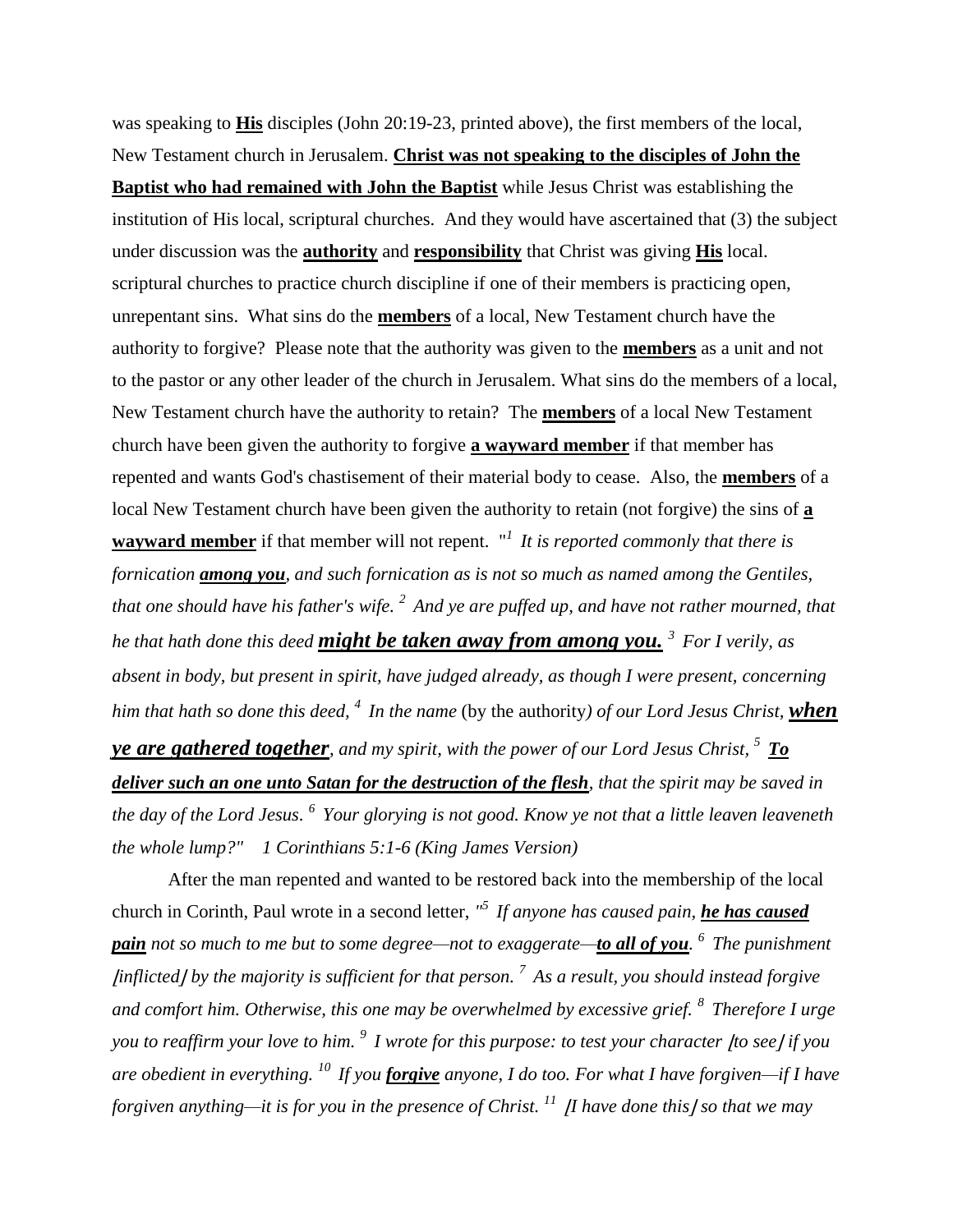*not be taken advantage of by Satan. For we are not ignorant of his schemes." 2 Corinthians 2:5- 11 (Holman Christian Standard Bible)*

If "the church" was composed of all the saved across the world and that command was given to "the church" it would be necessary for all of the members around the world to meet in one location at the same time so that they could vote to discipline **a wayward member** by loosening them from membership in that great big universal church and delivering them unto Satan for the destruction of the flesh. Then, if that member repents and wants the chastisement to cease, it would be necessary for all of the saved around the world (if they were all members of a great big universal church), to meet in one location at the same time so that they could vote to forgive **a wayward member** and restore them back into their membership so that Satan would no longer be able to discipline their **fleshly body**. IF A UNIVERSAL CHURCH DID NOT VOTE TO FORGIVE A WAYWARD MEMBER, SATAN'S DESTRUCTION OF THE WAYWARD MEMBER'S FLESHLY BODY WOULD NOT STOP **SINCE CHRIST GAVE THAT AUTHORITY TO "THE CHURCH".**

*" <sup>15</sup>Moreover if thy brother shall trespass against thee, go and tell him his fault between thee and him alone: if he shall hear thee, thou hast gained thy brother. <sup>16</sup>But if he will not hear thee, then take with thee one or two more, that in the mouth of two or three witnesses every word may be established. <sup>17</sup>And if he shall neglect to hear them, tell it unto the church: but if he neglect to hear the church, let him be unto thee as an heathen man and a publican. <sup>18</sup>Verily I say unto you, Whatsoever ye shall bind on earth shall be bound in heaven: and whatsoever ye shall loose on earth shall be loosed in heaven. <sup>19</sup>Again I say unto you, That if two of you shall agree on earth as touching anything that they shall ask, it shall be done for them of my Father which is in heaven. <sup>20</sup>For where two or three are gathered together in my name, there am I in the midst of them." Matthew 18:15-20 (King James Version)* 

Again, some of the writers of the original manuscripts that we refer to as the Bible, recorded things that may not apply to you, personally. For instance, we find in Matthew 21:43, Jesus Christ told the chief priests and Pharisees, *" <sup>43</sup>Therefore say I unto you, The kingdom of God shall be taken from you, and given to a nation bringing forth the fruits thereof."* That statement is certainly in your Bible.Was that meant to apply to all the Jews? Does that mean that from that moment forward, no Jew could be saved? If so, since the first members of the church in Jerusalem were Jews, does that means Jesus Christ began to built the institution of His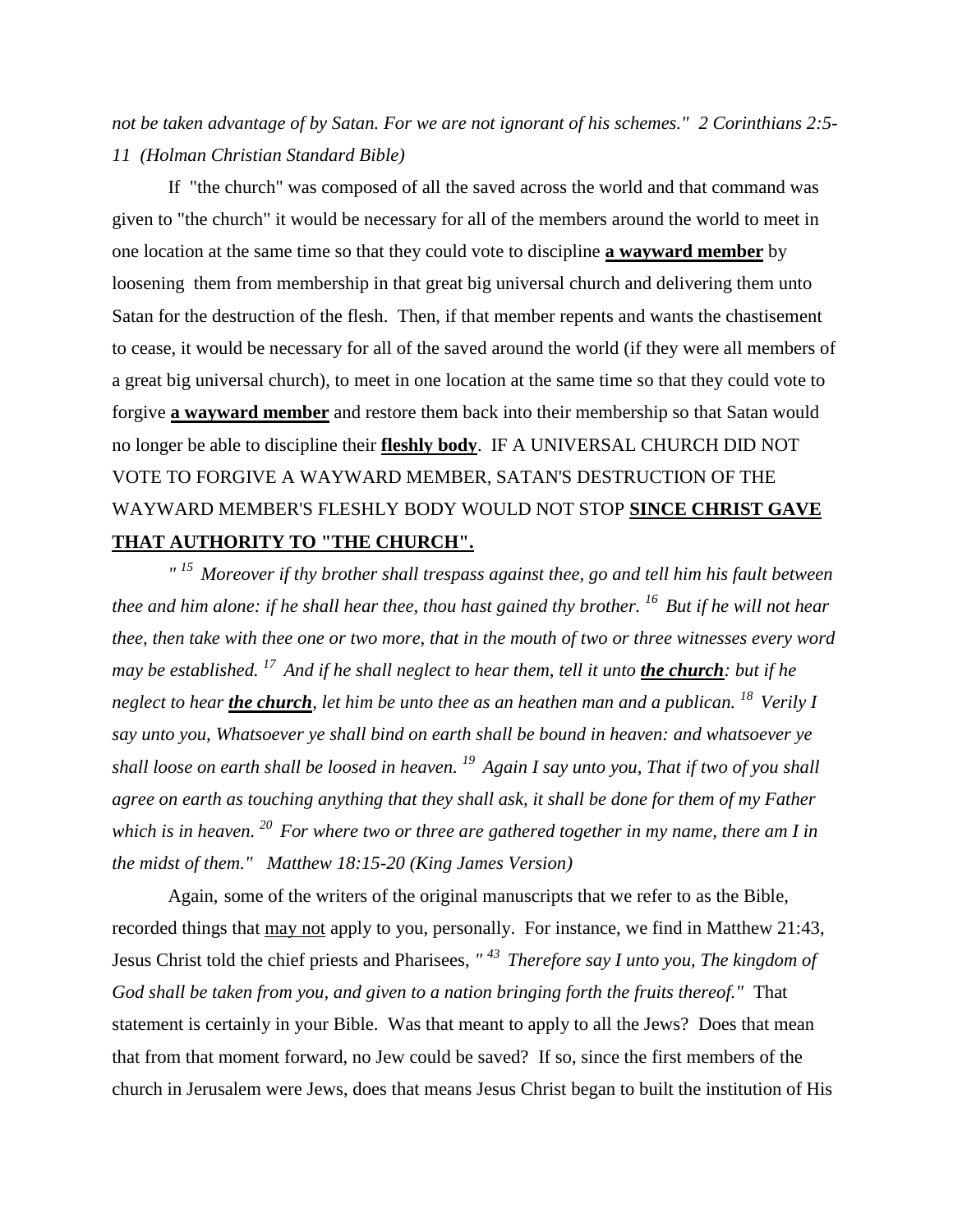churches with lost people since the first members were Jews? That scripture would also contradict what He told the members of His first scriptural church in Luke 12:32, *" <sup>32</sup>Fear not, little flock; for it is your Father's good pleasure to give you the kingdom".*

If the kingdom Jesus Christ referred to **was not** the kingdom of the saved who are recorded in Heaven, what kingdom was Jesus Christ referring to? Could the kingdom Jesus Christ referred to in Luke 12:32 (printed above) be the same special group in Heaven that Jesus Christ gave the members of His local, scriptural churches the authority to bind a saved person into or loosen a saved person from? *" <sup>15</sup>"If your brother acts wrongly towards you, go and point out his fault to him when only you and he are there. If he listens to you, you have gained your brother. <sup>16</sup>But if he will not listen to you, go again, and ask one or two to go with you, that every word spoken may be attested by two or three witnesses. <sup>17</sup>If he refuses to hear them, appeal to the Church; and if he refuses to hear even the Church, regard him just as you regard a Gentile or a tax-gatherer. <sup>18</sup>I solemnly tell you that whatever you as a Church bind on earth will in Heaven be held as bound, and whatever you loose on earth will in Heaven be held to be loosed." Matthew 18:15-20 (Weymouth New Testament)*

Why should that be important to you? Because you should take whatever steps necessary to make sure that you have been bound into that special group in Heaven who will share in the greatest rewards on the New Earth which the Lord will create for His children to dwell on for eternity. It is that important!

Now if a church tells the world that as long as you are saved, you will benefit from all the gifts that Christ promised the members of His local, scriptural churches whether they attend and support a local church or not, the material bodies of many saved people will see little need to attend or support. It is little wonder why many saved people do not see a need to be a faithful, supporting member of one of Christ's local, scriptural churches. They have been promised all the rewards regardless of how they live and regardless of what they do.

*" <sup>10</sup>According to the grace of God given to me, like a skilled master builder I laid a foundation, and someone else is building upon it. Let each one take care how he builds upon it. <sup>11</sup>For no one can lay a foundation other than that which is laid, which is Jesus Christ. <sup>12</sup>Now if anyone builds on the foundation with gold, silver, precious stones, wood, hay, straw— <sup>13</sup>each one's work will become manifest, for the Day will disclose it, because it will be revealed by fire, and the fire will test what sort of work each one has done. <sup>14</sup>If the work that anyone has built on*